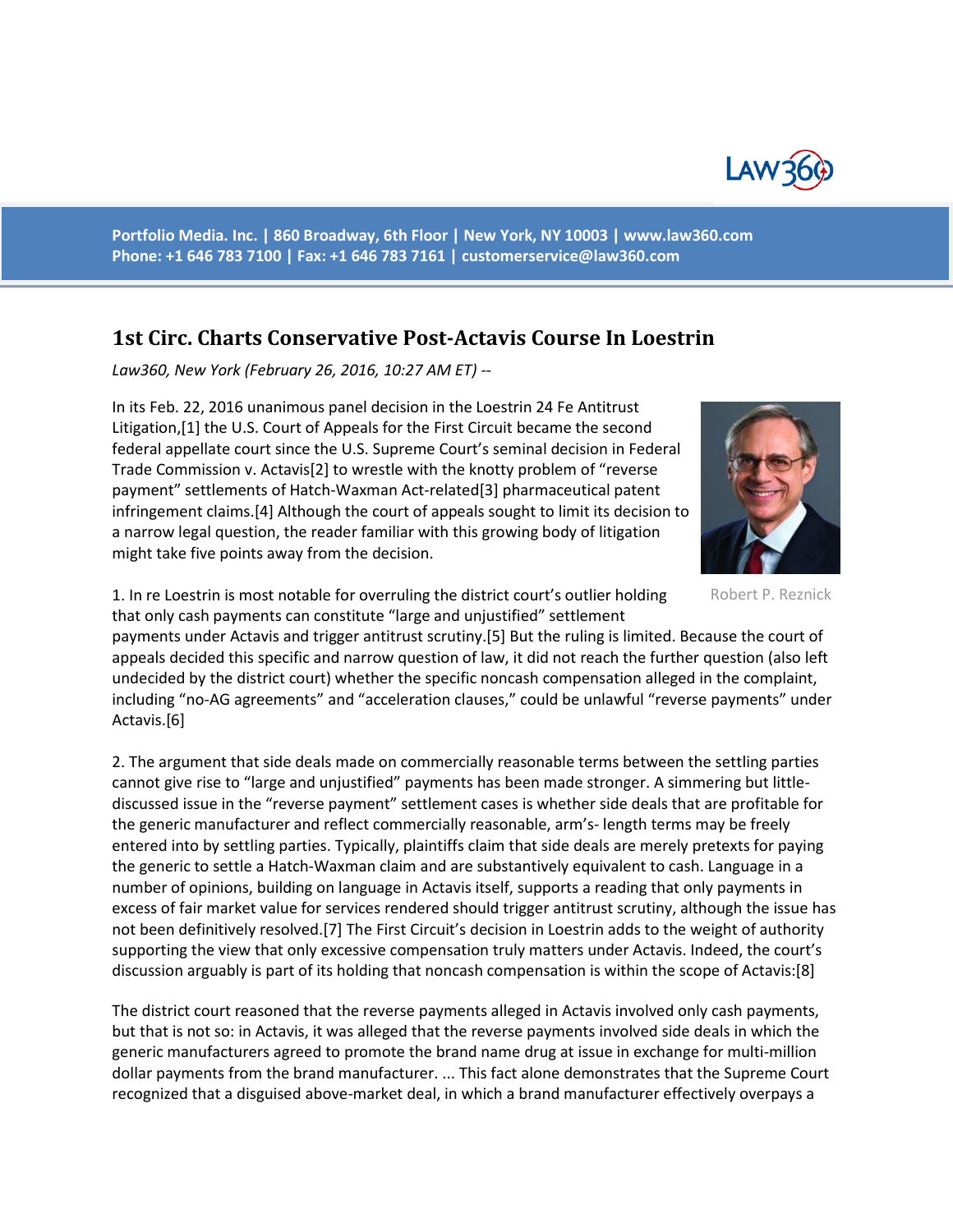generic manufacturer for services rendered, may qualify as a reverse payment subject to antitrust scrutiny and militates against limiting the Supreme Court's decision to pure cash payments.

Further clarification of the question whether a market-rate side deal can be a "reverse payment" must await litigation in which such facts are squarely presented.[9]

3. The five-factor Actavis test is not a restatement of the rule of reason. In Actavis, the Supreme Court articulated five "sets of considerations" that the court said "lead to the conclusion that ... the FTC should have been given the opportunity to prove its antitrust claim."[10] These considerations were, in summary: (1) reverse payments have the "potential for genuine adverse effects on competition," (2) such anti-competitive effects "will at least sometimes prove unjustified," (3) where anti-competitive effects may occur, the patentee-brand manufacturer "likely possesses the power to bring about that harm about in practice," (4) litigation of the likely effects of a "large and unjustified payment" is feasible and litigating patent validity is "normally not necessary ... to answer the antitrust question," and (5) settlements of pharmaceutical patent litigation can occur in ways that do not implicate antitrust concerns.[11]

The district court, echoing an approach taken by some other courts, looked to the five considerations as a guide to application of the rule of reason. The First Circuit disagreed, characterizing the factors merely as reflecting the Supreme Court's reasons for deciding that "reverse payments" might under certain circumstances violate the antitrust laws.[12] In so ruling, the court of appeals nonetheless noted that certain of the five factors echoed elements of a traditional rule-of-reason analysis.[13] But the court's passing discussion of the rule of reason gives no indication of the extent to which that issue and the related issue of burdens of proof remain unsettled. The decision of the California Supreme Court in In re Cipro Cases I & II,[14] which established for "reverse payment" cases a "structured rule of reason," is an example of opportunities that remain to flesh out the determination of lawfulness, once a "large and unjustified" payment has been found.

4. Plaintiffs must plead some facts showing that a payment was "large and unjustified," but need not quantify their allegations with precision. The district court in Loestrin ruled that Actavis requires that complaints quantify and evaluate allegedly "large and unjustified" payments as a threshold pleading matter.[15] The lower court's decision that noncash payments did not suffice to make out a claim rested in part on its conclusion that the value of noncash payments is "almost impossible" to determine, and that the pleading standard therefore could not be met.[16] The court of appeals again disagreed, allowing that valuation might be "much more difficult to compute" than cash but that such tasks were often undertaken in antitrust cases.[17] The First Circuit then restated what it understood Bell Atlantic Co. v. Twombly[18] and Ashcroft v. Iqbal[19] to require in the context of reverse payment cases:[20]

We agree with those courts that, rather than rejecting wholesale Actavis's applicability to non-cash payments, have required that the plaintiffs plead information sufficient "to estimate the value of the term, at least to the extent of determining whether it is 'large' and 'unjustified.'" Consistent with Twombly, which declined to "require heightened fact pleading of specifics," we do not require that the plaintiffs provide precise figures and calculations at the pleading stage[.] Requiring such a high burden would impose a nearly insurmountable bar for plaintiffs at the pleading stage because "very precise and particularized estimates of fair value and anticipated litigation costs may require evidence in the exclusive possession of the defendants, as well as expert analysis." Nevertheless, the plaintiffs must allege facts sufficient to support the legal conclusion that the settlement at issue involves a large and unjustified reverse payment under Actavis.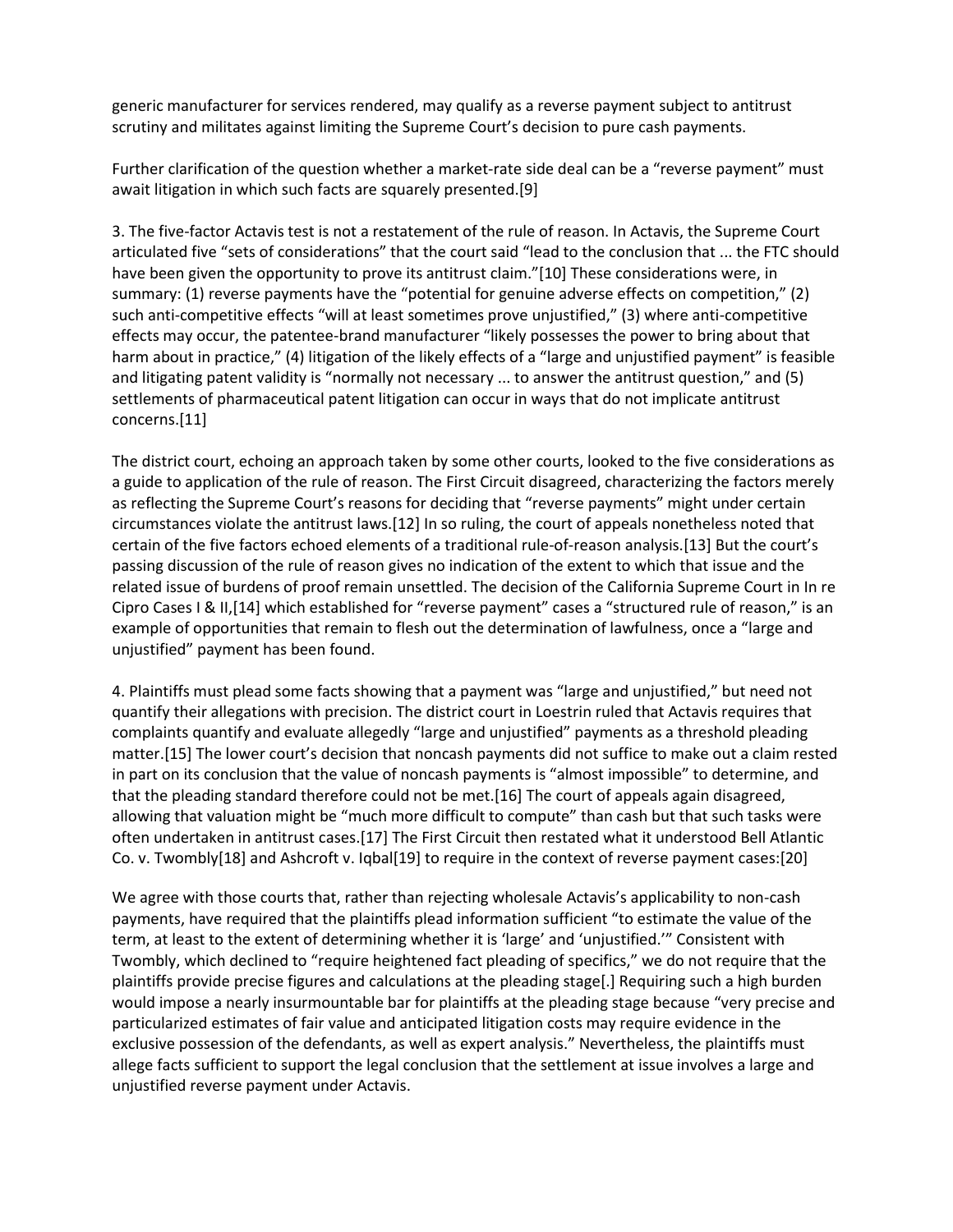This guidance will probably have some clarifying effect at the margins, but at the same time it seems destined to spawn new grounds for both upholding and rejecting complaints.

5. Don't rush us! This stuff is hard! The First Circuit began its discussion by limiting its holding to the single legal issue of whether a noncash payment could trigger antitrust scrutiny and ended its discussion on the same note, stating that it would not even decide whether the complaints stated a claim: "At this juncture, we feel that the most prudent course is to proceed one step at a time, and we therefore leave for another day the question whether [the plaintiffs] adequately alleged that the individual provisions of the settlement agreements warranted antitrust scrutiny as unlawful reverse payments."[21] The Supreme Court demonstrated similar reticence when it expressly invited the lower courts to apply the Delphic language of Actavis to the many fact situations presented by the market.[22] No better evidence could be mustered that the issues raised by "reverse payment" settlements are difficult and occasionally confounding. Future courts may well take the lead of the First Circuit in focusing on the narrow issues that are squarely presented, boding an era of litigation that only slowly will yield consensus rulings on the many contentious issues that remain.

—By Robert P. Reznick, David M. Goldstein, Alex Okuliar, Richard S. Goldstein and Howard M. Ullman, Orrick Herrington & Sutcliffe LLP

*Robert Reznick is a partner in Orrick's Washington, D.C., office and co-chairman of the firm's life sciences practice. David Goldstein is a partner in the firm's San Francisco office. Alex Okuliar is a partner in the firm's Washington office and former attorney adviser to Commissioner Maureen Ohlhausen at the Federal Trade Commission. Richard Goldstein is a partner in the firm's New York office and former inhouse counsel at Merck & Co. Howard Ullman is of counsel in the firm's San Francisco office.*

*The opinions expressed are those of the author(s) and do not necessarily reflect the views of the firm, its clients, or Portfolio Media Inc., or any of its or their respective affiliates. This article is for general information purposes and is not intended to be and should not be taken as legal advice.*

[1] In re Loestrin 24 Fe Antitrust Litig., No. 14-2071, 2016 WL 698077 (1st Cir. Feb. 22, 2016).

[2] Federal Trade Commission v. Actavis, 570 U.S. \_\_\_, 133 S. Ct. 2223 (2013).

[3] Drug Price Competition and Patent Term Restoration Act of 1984, Pub. L. No. 98-417, 98 Stat. 1585 (codified as amended at 21 U.S.C. § 355 and 35 U.S.C. §§ 156, 271, 282 (1984).

[4] A "reverse payment" settlement agreement typically occurs when a brand-name drug manufacturer, after initiating a Hatch-Waxman patent infringement action against a generic drug manufacturer, settles the action by making "payments" in some form to the generic manufacturer in exchange for a delay in the marketing of the generic product. The Actavis Court held that while not per se unlawful, certain of these agreements can be subject to rule of reason antitrust scrutiny under Section 1 of the Sherman Act.

[5] In re Loestrin, 2016 WL 698077, at \*8-\*9, rev'g, In re Loestrin 24 Fe Antitrust Litig., 45 F. Supp. 3d 180, 189, 193-93 (D.R.I. 2014).

[6] In re Loestrin, 2016 WL 698077, at \*8, \*12. A "no-AG" agreement is one in which the brand manufacturer agrees not to market an authorized generic during the 180-day generic exclusivity period enjoyed by the generic manufacturer, thereby giving the generic some measure of protection from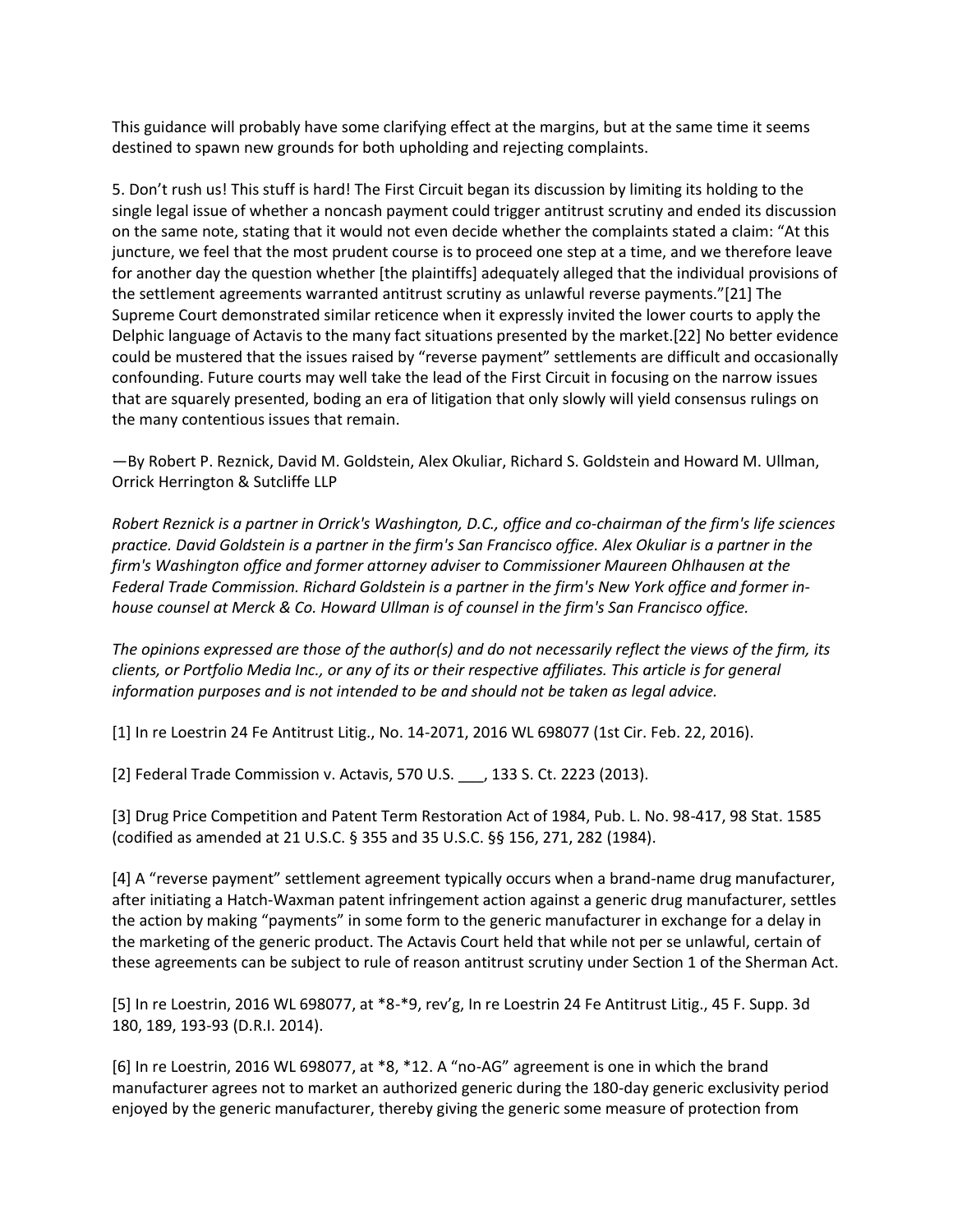competition during the period. An "acceleration clause" allows generic entry by the settling generic earlier than the agreed-upon date if a different generic enters the market. Both forms of agreement have been the subject of much discussion in post-Actavis cases. See, e.g., King Drug Co. of Florence, Inc. v. SmithKline Beecham Corp. (Lamictal), 791 F.3d 388, 403 (3d Cir. Jun. 26, 2015) (No-AG agreement may be anticompetitive "when it represents an unexplained large transfer of value from the patent holder to the alleged infringer"); In re Wellbutrin XL Antitrust Litig., CV 08-2431, 2015 WL 5582289, at \*16-17 (E.D. Pa. Sept. 23, 2015) (No-AG agreement not tied to the cessation of litigation may not implicate Actavis); In re Actos End Payor Antitrust Litig., 13-CV-9244 RA, 2015 WL 5610752, at \*15 (S.D.N.Y. Sept. 22, 2015) (plaintiff failed to prove the challenged acceleration clauses were anticompetitive reverse payments).

[7] See, e.g., Actavis, 133 S. Ct. at 2236 ("[w]here a reverse payment reflects traditional settlement considerations, such as avoided litigation costs or fair value for services, there is not the same concern that a patentee is using its monopoly profits to avoid the risk of patent invalidation or a finding of noninfringement"), 2237 ("the likelihood of a reverse payment bringing about anticompetitive effects depends upon its size, its scale in relation to the payor's anticipated future litigation costs, its independence from other services for which it might represent payment, and the lack of any other convincing justification."); In re Opana ER Antitrust Litig., 14 C 10150, 2016 WL 521005, at \*6-7 (N.D. Ill. Feb. 10, 2016) (noting that Actavis held reverse settlement payments may fail a rule of reason analysis if they are unjustified and large, i.e., "anything more than the value of the avoided litigation costs plus any other services provided from the generic to the brand manufacturer."). The Federal Trade Commission may take a contrary position. In a consent order entered in Fed. Trade Comm'n. v. Cephalon, Inc., 2:08- CV-2141, 2015 WL 4931442, at \*2 (E.D. Pa. June 17, 2015), the definition of "reverse payments" included in certain circumstances sums provided to the generic in exchange for services rendered, "regardless of whether the [generic challenger] purportedly transfers value in return."

[8] In re Loestrin, 2016 WL 698077, at \*8 (italics added).

[9] Brand manufacturers in various cases have contended that side deals reflected commercially reasonable terms, although published opinions do not always address the issue so as to present it for decision. See, e.g., In re K-Dur Antitrust Litig., 686 F.3d 197, 203 (3d Cir. 2012), cert. granted, judgment vacated sub nom., Merck & Co. v. La. Wholesale Drug Co., 133 S. Ct. 2849 (2013), and cert. granted, judgment vacated sub nom., Upsher-Smith Labs., Inc. v. La. Wholesale Drug Co., 133 S. Ct. 2849 (2013), and reinstatement granted, No. 10-2077, 2013 WL 5180857 (3d Cir. Sept. 9, 2013); F.T.C. v. AbbVie Inc., 107 F. Supp. 3d 428, 436 (E.D. Pa. 2015), reconsideration denied sub nom., Fed. Trade Commn. v. AbbVie Inc., No. CV 14-5151, 2015 WL 5025438 (E.D. Pa. Aug. 25, 2015).

[10] Actavis, 133 S. Ct. at 2234.

[11] Id. at 2234-37.

[12] In re Loestrin, 2016 WL 698077, at \*12 n.12.

[13] Id.

[14] See In re Cipro Cases I & II, 348 P.3d 845, 865-871 (Cal. 2015), reh'g denied (July 8, 2015).

[15] 45 F. Supp. 3d at 193. A number of other district courts have taken a similar approach. See, e.g., In re Effexor XR Antitrust Litig., CIV.A. 11-5479 PGS, 2014 WL 4988410, at \*23 (D.N.J. Oct. 6, 2014) (granting in part the defendants' motion to dismiss, the court held it was impossible to establish the